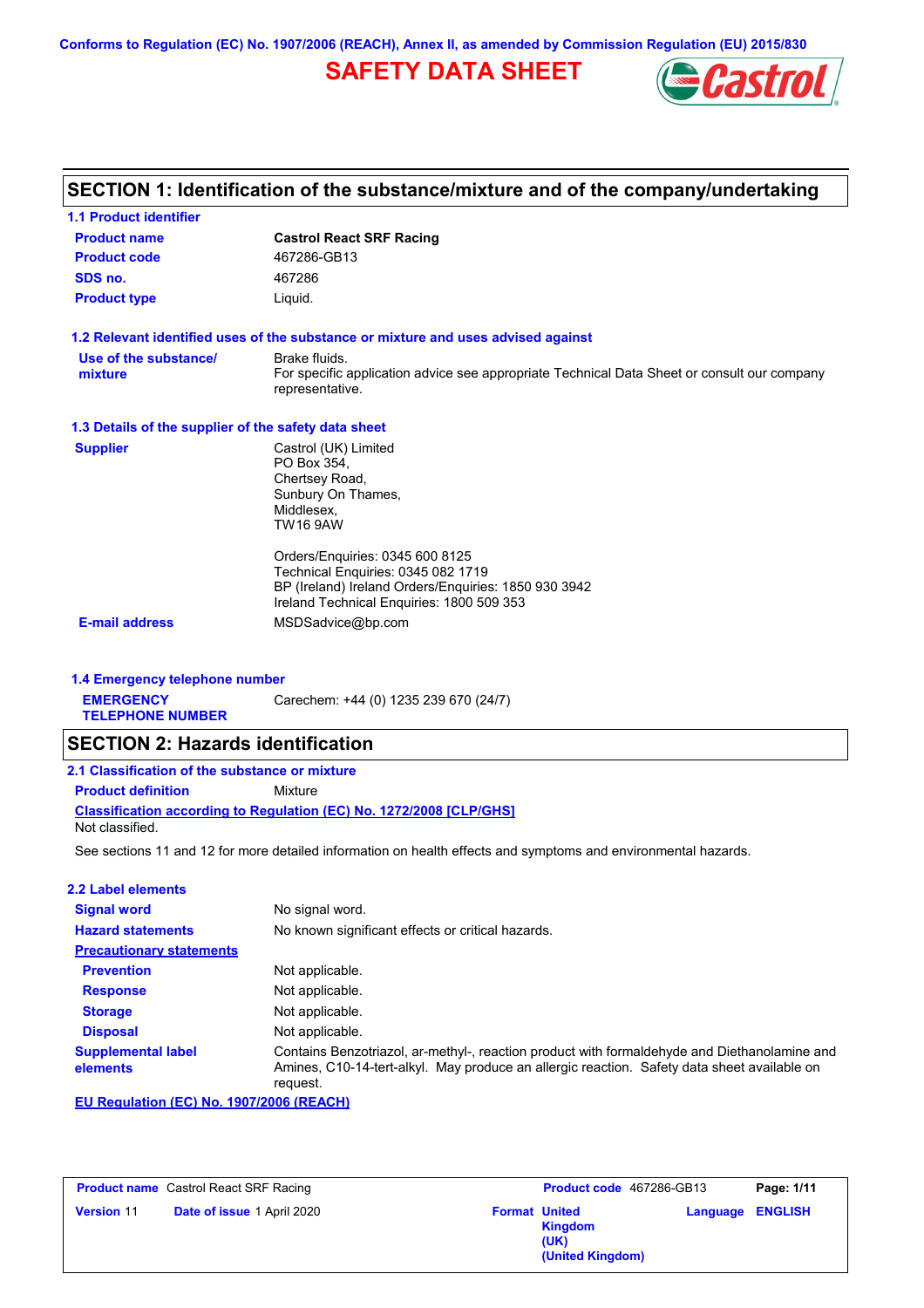## **SECTION 2: Hazards identification**

| <b>Annex XVII - Restrictions</b>                                                                                         | Not applicable.                                                                                               |
|--------------------------------------------------------------------------------------------------------------------------|---------------------------------------------------------------------------------------------------------------|
| on the manufacture.                                                                                                      |                                                                                                               |
| placing on the market                                                                                                    |                                                                                                               |
| and use of certain                                                                                                       |                                                                                                               |
| dangerous substances,<br>mixtures and articles                                                                           |                                                                                                               |
| <b>Special packaging requirements</b>                                                                                    |                                                                                                               |
| <b>Containers to be fitted</b><br>with child-resistant<br>fastenings                                                     | Not applicable.                                                                                               |
| <b>Tactile warning of danger</b>                                                                                         | Not applicable.                                                                                               |
| 2.3 Other hazards                                                                                                        |                                                                                                               |
| <b>Results of PBT and vPvB</b><br>assessment                                                                             | Product does not meet the criteria for PBT or vPvB according to Regulation (EC) No. 1907/2006,<br>Annex XIII. |
| <b>Product meets the criteria</b><br>for PBT or vPvB according<br>to Regulation (EC) No.<br><b>1907/2006, Annex XIII</b> | This mixture does not contain any substances that are assessed to be a PBT or a vPvB.                         |

### **3.2 Mixtures**

synthetic ester and Proprietary performance additives. Mixture **Product definition**

**This product does not contain any hazardous ingredients at or above regulated thresholds.**

## **SECTION 4: First aid measures**

#### Do not induce vomiting unless directed to do so by medical personnel. Get medical attention if symptoms occur. In case of contact, immediately flush eyes with plenty of water for at least 15 minutes. Eyelids should be held away from the eyeball to ensure thorough rinsing. Check for and remove any contact lenses. Get medical attention if irritation develops. **4.1 Description of first aid measures** If inhaled, remove to fresh air. Get medical attention if symptoms occur. **Ingestion Inhalation Eye contact Protection of first-aiders** No action shall be taken involving any personal risk or without suitable training. **Skin contact** Flush contaminated skin with plenty of water. Remove contaminated clothing and shoes. Wash clothing before reuse. Clean shoes thoroughly before reuse. Get medical attention if irritation develops.

### **4.2 Most important symptoms and effects, both acute and delayed**

See Section 11 for more detailed information on health effects and symptoms.

| <b>Potential acute health effects</b> |                                                                                                                   |
|---------------------------------------|-------------------------------------------------------------------------------------------------------------------|
| <b>Inhalation</b>                     | Vapour inhalation under ambient conditions is not normally a problem due to low vapour<br>pressure.               |
| <b>Ingestion</b>                      | No known significant effects or critical hazards.                                                                 |
| <b>Skin contact</b>                   | No known significant effects or critical hazards.                                                                 |
| Eye contact                           | No known significant effects or critical hazards.                                                                 |
|                                       | Delayed and immediate effects as well as chronic effects from short and long-term exposure                        |
| <b>Inhalation</b>                     | Overexposure to the inhalation of airborne droplets or aerosols may cause irritation of the<br>respiratory tract. |
| <b>Ingestion</b>                      | Ingestion of large quantities may cause nausea and diarrhoea.                                                     |
| <b>Skin contact</b>                   | Prolonged or repeated contact can defat the skin and lead to irritation and/or dermatitis.                        |
| Eye contact                           | Potential risk of transient stinging or redness if accidental eye contact occurs.                                 |

### **Notes to physician** Treatment should in general be symptomatic and directed to relieving any effects. **4.3 Indication of any immediate medical attention and special treatment needed**

| <b>Product name</b> Castrol React SRF Racing |                                   | Product code 467286-GB13 |                                                                    | Page: 2/11              |  |
|----------------------------------------------|-----------------------------------|--------------------------|--------------------------------------------------------------------|-------------------------|--|
| <b>Version 11</b>                            | <b>Date of issue 1 April 2020</b> |                          | <b>Format United</b><br><b>Kingdom</b><br>(UK)<br>(United Kingdom) | <b>Language ENGLISH</b> |  |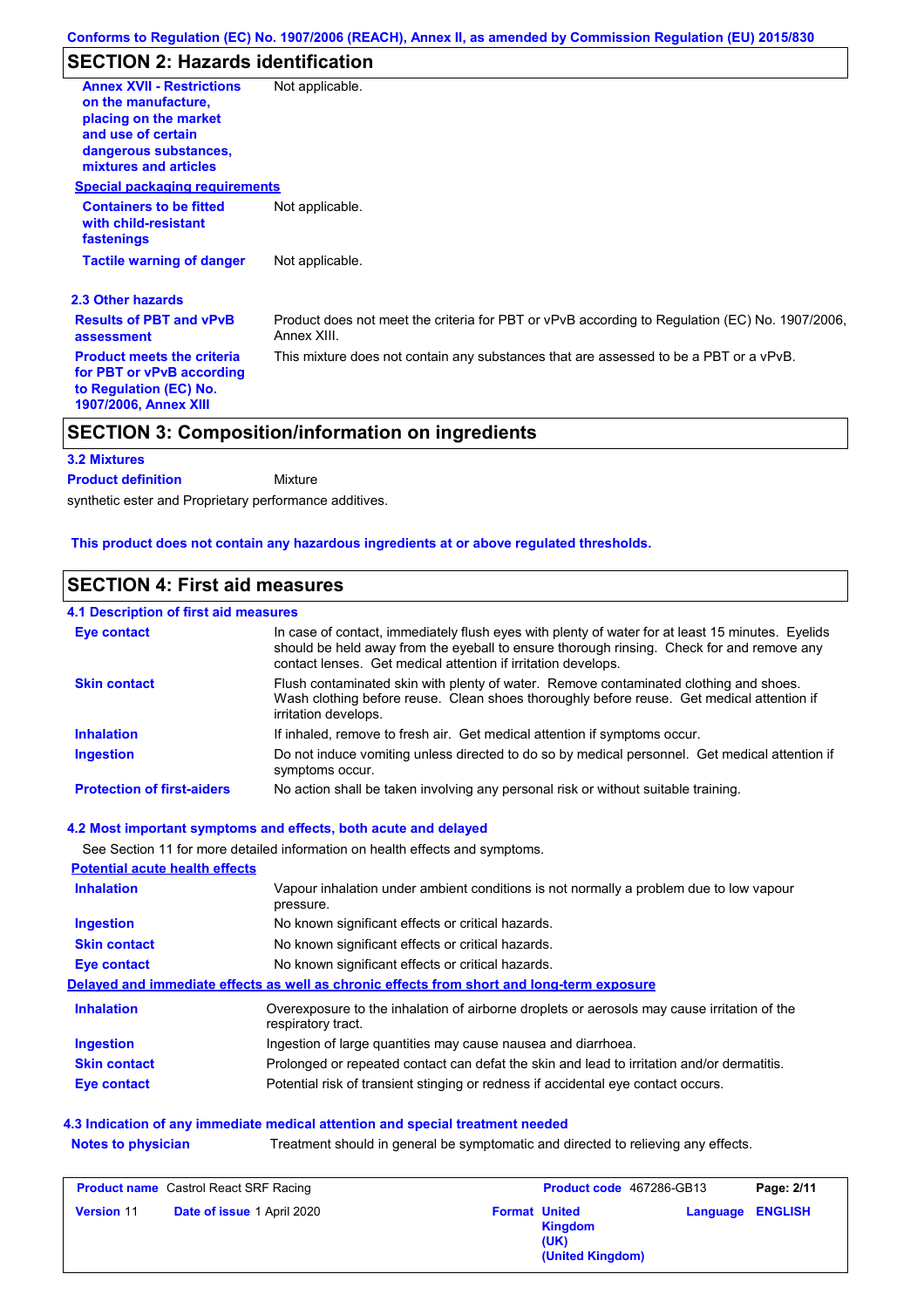# **SECTION 5: Firefighting measures**

| 5.1 Extinguishing media                                   |                                                                                                                                                                                                                                                                                                                                                                   |
|-----------------------------------------------------------|-------------------------------------------------------------------------------------------------------------------------------------------------------------------------------------------------------------------------------------------------------------------------------------------------------------------------------------------------------------------|
| <b>Suitable extinguishing</b><br>media                    | In case of fire, use foam, dry chemical or carbon dioxide extinguisher or spray.                                                                                                                                                                                                                                                                                  |
| <b>Unsuitable extinguishing</b><br>media                  | Do not use water jet. The use of a water jet may cause the fire to spread by splashing the<br>burning product.                                                                                                                                                                                                                                                    |
| 5.2 Special hazards arising from the substance or mixture |                                                                                                                                                                                                                                                                                                                                                                   |
| <b>Hazards from the</b><br>substance or mixture           | In a fire or if heated, a pressure increase will occur and the container may burst.                                                                                                                                                                                                                                                                               |
| <b>Hazardous combustion</b><br>products                   | Combustion products may include the following:<br>carbon oxides $(CO, CO2)$ (carbon monoxide, carbon dioxide)                                                                                                                                                                                                                                                     |
| 5.3 Advice for firefighters                               |                                                                                                                                                                                                                                                                                                                                                                   |
| <b>Special precautions for</b><br>fire-fighters           | No action shall be taken involving any personal risk or without suitable training. Promptly<br>isolate the scene by removing all persons from the vicinity of the incident if there is a fire.                                                                                                                                                                    |
| <b>Special protective</b><br>equipment for fire-fighters  | Fire-fighters should wear appropriate protective equipment and self-contained breathing<br>apparatus (SCBA) with a full face-piece operated in positive pressure mode. Clothing for fire-<br>fighters (including helmets, protective boots and gloves) conforming to European standard EN<br>469 will provide a basic level of protection for chemical incidents. |

# **SECTION 6: Accidental release measures**

|                                                          | 6.1 Personal precautions, protective equipment and emergency procedures                                                                                                                                                                                                                                                                                                                        |
|----------------------------------------------------------|------------------------------------------------------------------------------------------------------------------------------------------------------------------------------------------------------------------------------------------------------------------------------------------------------------------------------------------------------------------------------------------------|
| For non-emergency<br>personnel                           | No action shall be taken involving any personal risk or without suitable training. Evacuate<br>surrounding areas. Keep unnecessary and unprotected personnel from entering. Do not touch<br>or walk through spilt material. Floors may be slippery; use care to avoid falling. Put on<br>appropriate personal protective equipment.                                                            |
| For emergency responders                                 | If specialised clothing is required to deal with the spillage, take note of any information in<br>Section 8 on suitable and unsuitable materials. See also the information in "For non-<br>emergency personnel".                                                                                                                                                                               |
| <b>6.2 Environmental</b><br>precautions                  | Avoid dispersal of spilt material and runoff and contact with soil, waterways, drains and sewers.<br>Inform the relevant authorities if the product has caused environmental pollution (sewers,<br>waterways, soil or air).                                                                                                                                                                    |
| 6.3 Methods and material for containment and cleaning up |                                                                                                                                                                                                                                                                                                                                                                                                |
| <b>Small spill</b>                                       | Stop leak if without risk. Move containers from spill area. Absorb with an inert material and<br>place in an appropriate waste disposal container. Dispose of via a licensed waste disposal<br>contractor.                                                                                                                                                                                     |
| Large spill                                              | Stop leak if without risk. Move containers from spill area. Prevent entry into sewers, water<br>courses, basements or confined areas. Contain and collect spillage with non-combustible,<br>absorbent material e.g. sand, earth, vermiculite or diatomaceous earth and place in container<br>for disposal according to local regulations. Dispose of via a licensed waste disposal contractor. |
| 6.4 Reference to other<br><b>sections</b>                | See Section 1 for emergency contact information.<br>See Section 5 for firefighting measures.<br>See Section 8 for information on appropriate personal protective equipment.<br>See Section 12 for environmental precautions.<br>See Section 13 for additional waste treatment information.                                                                                                     |

# **SECTION 7: Handling and storage**

| 7.1 Precautions for safe handling                |                                                                                                                                                                                                                                                                                                                  |
|--------------------------------------------------|------------------------------------------------------------------------------------------------------------------------------------------------------------------------------------------------------------------------------------------------------------------------------------------------------------------|
| <b>Protective measures</b>                       | Put on appropriate personal protective equipment.                                                                                                                                                                                                                                                                |
| <b>Advice on general</b><br>occupational hygiene | Eating, drinking and smoking should be prohibited in areas where this material is handled,<br>stored and processed. Wash thoroughly after handling. Remove contaminated clothing and<br>protective equipment before entering eating areas. See also Section 8 for additional<br>information on hygiene measures. |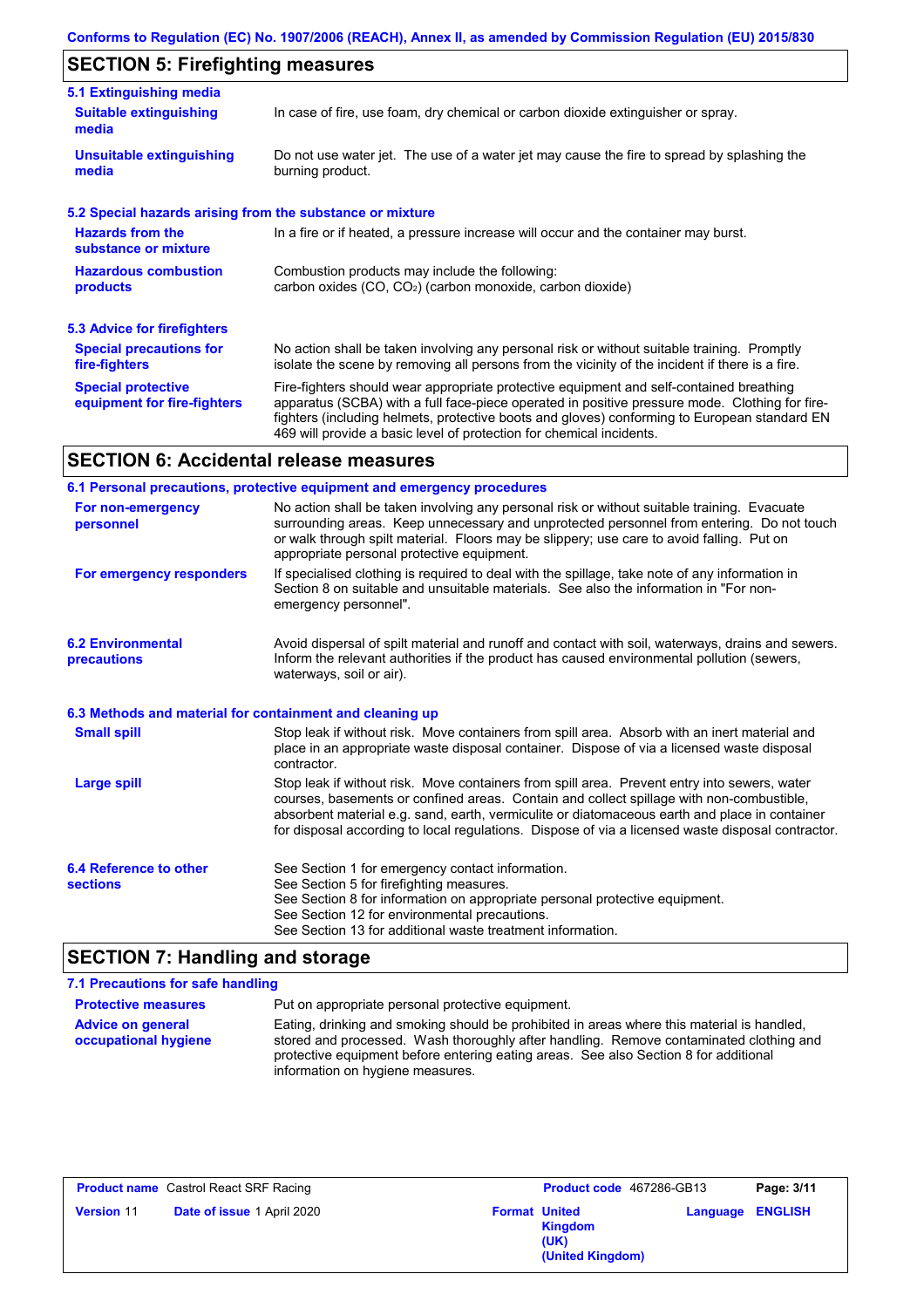# **SECTION 7: Handling and storage**

| - <b>. .</b> .                                                                | יש מייט סיט מייט פי                                                                                                                                                                                                                                                                                                                                                                                                                                                                                                                                                                                                                                                                                                                                                                                                                                                                                                                                                                                                        |  |  |  |  |
|-------------------------------------------------------------------------------|----------------------------------------------------------------------------------------------------------------------------------------------------------------------------------------------------------------------------------------------------------------------------------------------------------------------------------------------------------------------------------------------------------------------------------------------------------------------------------------------------------------------------------------------------------------------------------------------------------------------------------------------------------------------------------------------------------------------------------------------------------------------------------------------------------------------------------------------------------------------------------------------------------------------------------------------------------------------------------------------------------------------------|--|--|--|--|
| <b>7.2 Conditions for safe</b><br>storage, including any<br>incompatibilities | Store in accordance with local regulations. Store in a dry, cool and well-ventilated area, away<br>from incompatible materials (see Section 10). Keep away from heat and direct sunlight. Keep<br>container tightly closed and sealed until ready for use. Containers that have been opened must<br>be carefully resealed and kept upright to prevent leakage. Store and use only in equipment/<br>containers designed for use with this product. Do not store in unlabelled containers.                                                                                                                                                                                                                                                                                                                                                                                                                                                                                                                                   |  |  |  |  |
| <b>Not suitable</b>                                                           | Prolonged exposure to elevated temperature                                                                                                                                                                                                                                                                                                                                                                                                                                                                                                                                                                                                                                                                                                                                                                                                                                                                                                                                                                                 |  |  |  |  |
| 7.3 Specific end use(s)                                                       |                                                                                                                                                                                                                                                                                                                                                                                                                                                                                                                                                                                                                                                                                                                                                                                                                                                                                                                                                                                                                            |  |  |  |  |
| <b>Recommendations</b>                                                        | See section 1.2 and Exposure scenarios in annex, if applicable.                                                                                                                                                                                                                                                                                                                                                                                                                                                                                                                                                                                                                                                                                                                                                                                                                                                                                                                                                            |  |  |  |  |
|                                                                               | <b>SECTION 8: Exposure controls/personal protection</b>                                                                                                                                                                                                                                                                                                                                                                                                                                                                                                                                                                                                                                                                                                                                                                                                                                                                                                                                                                    |  |  |  |  |
| <b>8.1 Control parameters</b>                                                 |                                                                                                                                                                                                                                                                                                                                                                                                                                                                                                                                                                                                                                                                                                                                                                                                                                                                                                                                                                                                                            |  |  |  |  |
| <b>Occupational exposure limits</b>                                           | No exposure limit value known.                                                                                                                                                                                                                                                                                                                                                                                                                                                                                                                                                                                                                                                                                                                                                                                                                                                                                                                                                                                             |  |  |  |  |
| No exposure limit value known.                                                |                                                                                                                                                                                                                                                                                                                                                                                                                                                                                                                                                                                                                                                                                                                                                                                                                                                                                                                                                                                                                            |  |  |  |  |
| guidance only.                                                                | Whilst specific OELs for certain components may be shown in this section, other components may be present in any mist,<br>vapour or dust produced. Therefore, the specific OELs may not be applicable to the product as a whole and are provided for                                                                                                                                                                                                                                                                                                                                                                                                                                                                                                                                                                                                                                                                                                                                                                       |  |  |  |  |
| <b>Recommended monitoring</b><br>procedures                                   | If this product contains ingredients with exposure limits, personal, workplace atmosphere or<br>biological monitoring may be required to determine the effectiveness of the ventilation or other<br>control measures and/or the necessity to use respiratory protective equipment. Reference<br>should be made to monitoring standards, such as the following: European Standard EN 689<br>(Workplace atmospheres - Guidance for the assessment of exposure by inhalation to chemical<br>agents for comparison with limit values and measurement strategy) European Standard EN<br>14042 (Workplace atmospheres - Guide for the application and use of procedures for the<br>assessment of exposure to chemical and biological agents) European Standard EN 482<br>(Workplace atmospheres - General requirements for the performance of procedures for the<br>measurement of chemical agents) Reference to national guidance documents for methods for<br>the determination of hazardous substances will also be required. |  |  |  |  |
| <b>Derived No Effect Level</b>                                                |                                                                                                                                                                                                                                                                                                                                                                                                                                                                                                                                                                                                                                                                                                                                                                                                                                                                                                                                                                                                                            |  |  |  |  |
| No DNELs/DMELs available.                                                     |                                                                                                                                                                                                                                                                                                                                                                                                                                                                                                                                                                                                                                                                                                                                                                                                                                                                                                                                                                                                                            |  |  |  |  |
| <b>Predicted No Effect Concentration</b>                                      |                                                                                                                                                                                                                                                                                                                                                                                                                                                                                                                                                                                                                                                                                                                                                                                                                                                                                                                                                                                                                            |  |  |  |  |
| No PNECs available                                                            |                                                                                                                                                                                                                                                                                                                                                                                                                                                                                                                                                                                                                                                                                                                                                                                                                                                                                                                                                                                                                            |  |  |  |  |
| <b>8.2 Exposure controls</b>                                                  |                                                                                                                                                                                                                                                                                                                                                                                                                                                                                                                                                                                                                                                                                                                                                                                                                                                                                                                                                                                                                            |  |  |  |  |
| <b>Appropriate engineering</b>                                                | Provide exhaust ventilation or other engineering controls to keep the relevant airborne                                                                                                                                                                                                                                                                                                                                                                                                                                                                                                                                                                                                                                                                                                                                                                                                                                                                                                                                    |  |  |  |  |
| controls                                                                      | concentrations below their respective occupational exposure limits.<br>All activities involving chemicals should be assessed for their risks to health, to ensure<br>exposures are adequately controlled. Personal protective equipment should only be considered<br>after other forms of control measures (e.g. engineering controls) have been suitably evaluated.<br>Personal protective equipment should conform to appropriate standards, be suitable for use, be<br>kept in good condition and properly maintained.<br>Your supplier of personal protective equipment should be consulted for advice on selection and<br>appropriate standards. For further information contact your national organisation for standards.<br>The final choice of protective equipment will depend upon a risk assessment. It is important to<br>ensure that all items of personal protective equipment are compatible.                                                                                                               |  |  |  |  |
| <b>Individual protection measures</b>                                         |                                                                                                                                                                                                                                                                                                                                                                                                                                                                                                                                                                                                                                                                                                                                                                                                                                                                                                                                                                                                                            |  |  |  |  |
| <b>Hygiene measures</b>                                                       | Wash hands, forearms and face thoroughly after handling chemical products, before eating,<br>smoking and using the lavatory and at the end of the working period. Ensure that eyewash<br>stations and safety showers are close to the workstation location.                                                                                                                                                                                                                                                                                                                                                                                                                                                                                                                                                                                                                                                                                                                                                                |  |  |  |  |
| <b>Respiratory protection</b>                                                 | In case of insufficient ventilation, wear suitable respiratory equipment.<br>The correct choice of respiratory protection depends upon the chemicals being handled, the<br>conditions of work and use, and the condition of the respiratory equipment. Safety procedures<br>should be developed for each intended application. Respiratory protection equipment should<br>therefore be chosen in consultation with the supplier/manufacturer and with a full assessment<br>of the working conditions.                                                                                                                                                                                                                                                                                                                                                                                                                                                                                                                      |  |  |  |  |
|                                                                               | Safety glasses with side shields.                                                                                                                                                                                                                                                                                                                                                                                                                                                                                                                                                                                                                                                                                                                                                                                                                                                                                                                                                                                          |  |  |  |  |
| <b>Eye/face protection</b>                                                    |                                                                                                                                                                                                                                                                                                                                                                                                                                                                                                                                                                                                                                                                                                                                                                                                                                                                                                                                                                                                                            |  |  |  |  |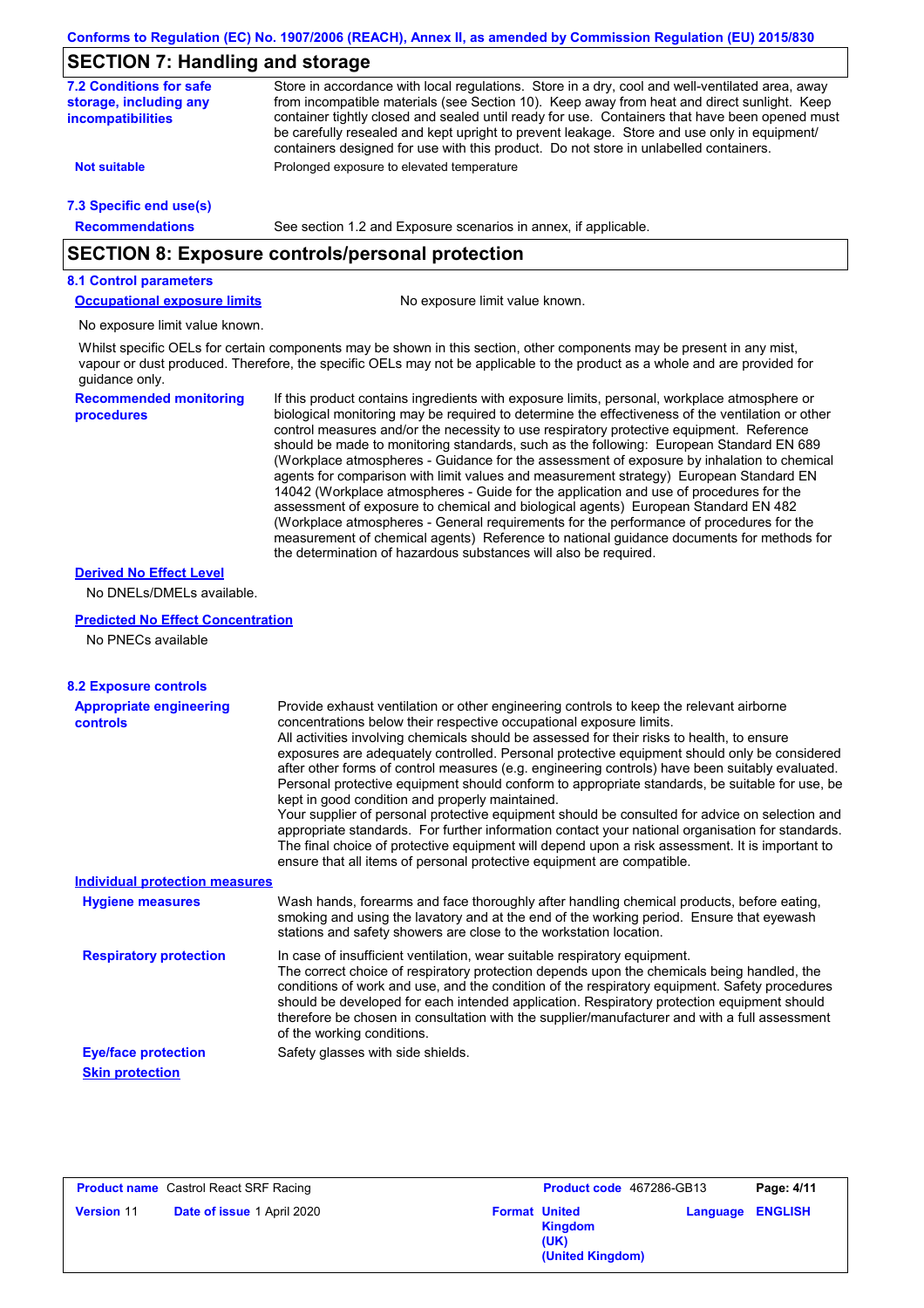### **SECTION 8: Exposure controls/personal protection**

## **Hand protection General Information:** Because specific work environments and material handling practices vary, safety procedures should be developed for each intended application. The correct choice of protective gloves depends upon the chemicals being handled, and the conditions of work and use. Most gloves provide protection for only a limited time before they must be discarded and replaced (even the best chemically resistant gloves will break down after repeated chemical exposures). Gloves should be chosen in consultation with the supplier / manufacturer and taking account of a full assessment of the working conditions. Recommended: Butyl gloves. Neoprene gloves. **Breakthrough time:** Breakthrough time data are generated by glove manufacturers under laboratory test conditions and represent how long a glove can be expected to provide effective permeation resistance. It is important when following breakthrough time recommendations that actual workplace conditions are taken into account. Always consult with your glove supplier for up-to-date technical information on breakthrough times for the recommended glove type. Our recommendations on the selection of gloves are as follows: Continuous contact: Gloves with a minimum breakthrough time of 240 minutes, or >480 minutes if suitable gloves can be obtained. If suitable gloves are not available to offer that level of protection, gloves with shorter breakthrough times may be acceptable as long as appropriate glove maintenance and replacement regimes are determined and adhered to. Short-term / splash protection: Recommended breakthrough times as above. It is recognised that for short-term, transient exposures, gloves with shorter breakthrough times may commonly be used. Therefore, appropriate maintenance and replacement regimes must be determined and rigorously followed. **Glove Thickness:** For general applications, we recommend gloves with a thickness typically greater than 0.35 mm. It should be emphasised that glove thickness is not necessarily a good predictor of glove resistance to a specific chemical, as the permeation efficiency of the glove will be dependent on the exact composition of the glove material. Therefore, glove selection should also be based on consideration of the task requirements and knowledge of breakthrough times. Glove thickness may also vary depending on the glove manufacturer, the glove type and the glove model. Therefore, the manufacturers' technical data should always be taken into account to ensure selection of the most appropriate glove for the task. Note: Depending on the activity being conducted, gloves of varying thickness may be required for specific tasks. For example: • Thinner gloves (down to 0.1 mm or less) may be required where a high degree of manual dexterity is needed. However, these gloves are only likely to give short duration protection and would normally be just for single use applications, then disposed of. • Thicker gloves (up to 3 mm or more) may be required where there is a mechanical (as well as a chemical) risk i.e. where there is abrasion or puncture potential. Use of protective clothing is good industrial practice. Personal protective equipment for the body should be selected based on the task being performed and the risks involved and should be approved by a specialist before handling this product. Cotton or polyester/cotton overalls will only provide protection against light superficial contamination that will not soak through to the skin. Overalls should be laundered on a regular basis. When the risk of skin exposure is high (e.g. when cleaning up spillages or if there is a risk of splashing) then chemical resistant aprons and/or impervious chemical suits and boots will be required. **Skin and body Product name** Castrol React SRF Racing **Product code** 467286-GB13 **Page: 5/11**

|                   | <b>Product name</b> Castrol React SRF Racing |                      | <b>Product code</b> 467286-GB13     |                         | Page: 5/11 |
|-------------------|----------------------------------------------|----------------------|-------------------------------------|-------------------------|------------|
| <b>Version 11</b> | <b>Date of issue 1 April 2020</b>            | <b>Format United</b> | Kingdom<br>(UK)<br>(United Kingdom) | <b>Language ENGLISH</b> |            |
|                   |                                              |                      |                                     |                         |            |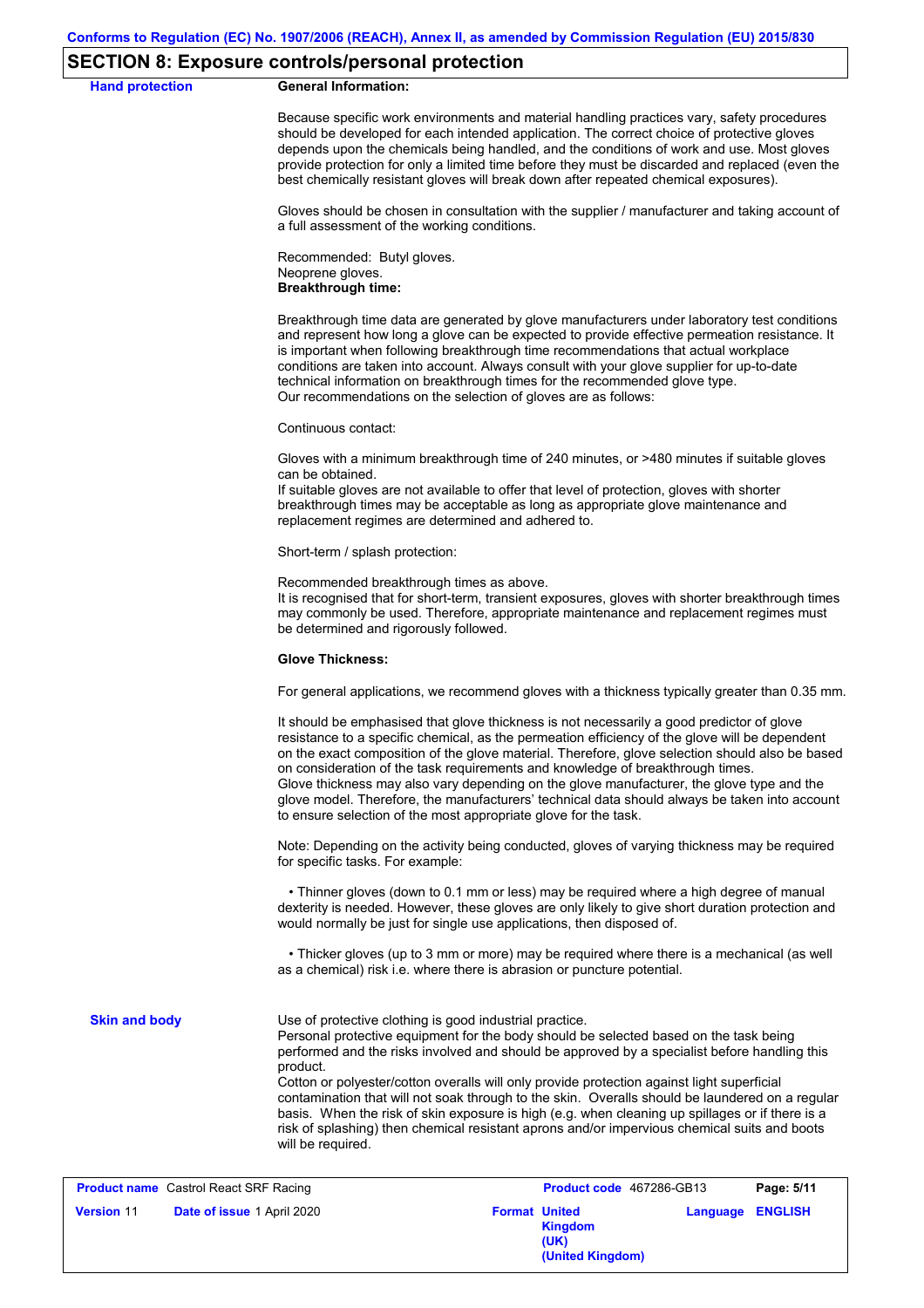# **SECTION 8: Exposure controls/personal protection**

| <b>Refer to standards:</b>                | Respiratory protection: EN 529<br>Gloves: EN 420, EN 374<br>Eye protection: EN 166<br>Filtering half-mask: EN 149<br>Filtering half-mask with valve: EN 405<br>Half-mask: EN 140 plus filter<br>Full-face mask: EN 136 plus filter<br>Particulate filters: EN 143<br>Gas/combined filters: EN 14387                           |
|-------------------------------------------|-------------------------------------------------------------------------------------------------------------------------------------------------------------------------------------------------------------------------------------------------------------------------------------------------------------------------------|
| <b>Environmental exposure</b><br>controls | Emissions from ventilation or work process equipment should be checked to ensure they<br>comply with the requirements of environmental protection legislation. In some cases, fume<br>scrubbers, filters or engineering modifications to the process equipment will be necessary to<br>reduce emissions to acceptable levels. |

### **SECTION 9: Physical and chemical properties**

### **9.1 Information on basic physical and chemical properties**

| <b>Appearance</b>                                      |                                                           |
|--------------------------------------------------------|-----------------------------------------------------------|
| <b>Physical state</b>                                  | Liquid.                                                   |
| <b>Colour</b>                                          | Amber. [Light]                                            |
| <b>Odour</b>                                           | Not available.                                            |
| <b>Odour threshold</b>                                 | Not available.                                            |
| рH                                                     | 9 to 10 [Conc. (% w/w): 100%]                             |
| <b>Melting point/freezing point</b>                    | Not available.                                            |
| Initial boiling point and boiling<br>range             | Not available.                                            |
| <b>Flash point</b>                                     | Closed cup: 210°C (410°F)                                 |
| <b>Evaporation rate</b>                                | Not available.                                            |
| <b>Flammability (solid, gas)</b>                       | Not available.                                            |
| <b>Upper/lower flammability or</b><br>explosive limits | Not available.                                            |
| <b>Vapour pressure</b>                                 | Not available.                                            |
| <b>Vapour density</b>                                  | Not available.                                            |
| <b>Relative density</b>                                | Not available.                                            |
| <b>Density</b>                                         | 1058 kg/m <sup>3</sup> (1.058 g/cm <sup>3</sup> ) at 20°C |
| <b>Solubility(ies)</b>                                 | Soluble in water.                                         |
| <b>Partition coefficient: n-octanol/</b><br>water      | Not available.                                            |
| <b>Auto-ignition temperature</b>                       | Not available.                                            |
| <b>Decomposition temperature</b>                       | Not available.                                            |
| <b>Viscosity</b>                                       | Kinematic: 3.5 mm <sup>2</sup> /s (3.5 cSt) at 100°C      |
| <b>Explosive properties</b>                            | Not available.                                            |
| <b>Oxidising properties</b>                            | Not available.                                            |

### **9.2 Other information**

No additional information.

# **10.4 Conditions to avoid Avoid excessive heat. 10.2 Chemical stability** The product is stable. **10.5 Incompatible materials 10.3 Possibility of hazardous reactions** Under normal conditions of storage and use, hazardous reactions will not occur. Under normal conditions of storage and use, hazardous polymerisation will not occur. **SECTION 10: Stability and reactivity 10.1 Reactivity** No specific test data available for this product. Refer to Conditions to avoid and Incompatible materials for additional information.

| <b>Product name</b> Castrol React SRF Racing           | Product code 467286-GB13                                           | Page: 6/11              |
|--------------------------------------------------------|--------------------------------------------------------------------|-------------------------|
| <b>Date of issue 1 April 2020</b><br><b>Version 11</b> | <b>Format United</b><br><b>Kingdom</b><br>(UK)<br>(United Kingdom) | <b>Language ENGLISH</b> |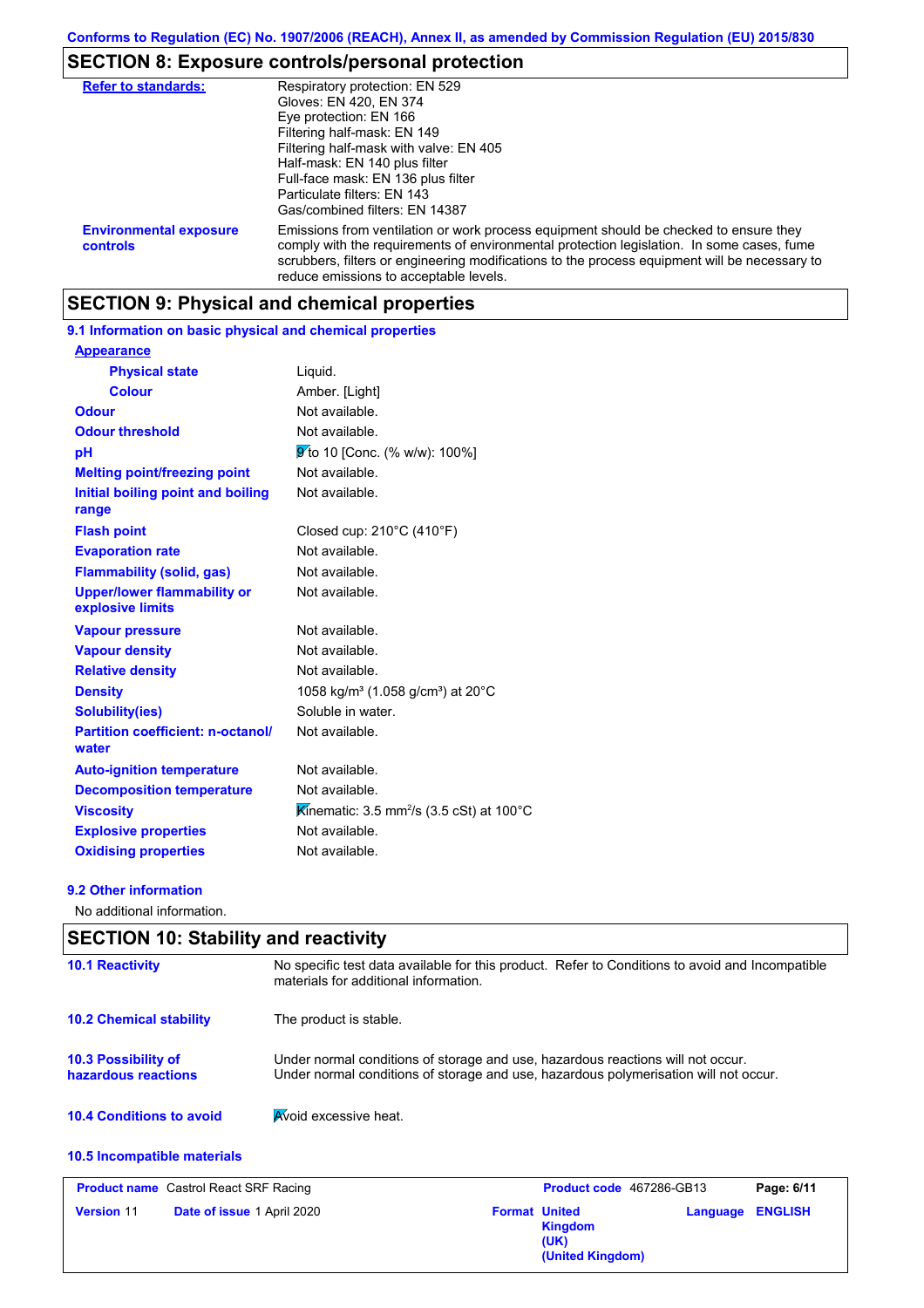**Conforms to Regulation (EC) No. 1907/2006 (REACH), Annex II, as amended by Commission Regulation (EU) 2015/830**

## **SECTION 10: Stability and reactivity**

Reactive or incompatible with the following materials: oxidising materials. Miscible in water.Strong oxidising materialsIncompatible with some strong acids.Do not use in brake systems requiring mineral oil.On contact these fluids will soften and may lift industrial coatings and paints.

**10.6 Hazardous decomposition products** Under normal conditions of storage and use, hazardous decomposition products should not be produced.

## **SECTION 11: Toxicological information**

| 11.1 Information on toxicological effects          |                                                                                                                             |
|----------------------------------------------------|-----------------------------------------------------------------------------------------------------------------------------|
| <b>Acute toxicity estimates</b>                    |                                                                                                                             |
| Not available.                                     |                                                                                                                             |
| <b>Information on likely</b><br>routes of exposure | Routes of entry anticipated: Dermal, Inhalation.                                                                            |
| <b>Potential acute health effects</b>              |                                                                                                                             |
| <b>Inhalation</b>                                  | Vapour inhalation under ambient conditions is not normally a problem due to low vapour<br>pressure.                         |
| <b>Ingestion</b>                                   | No known significant effects or critical hazards.                                                                           |
| <b>Skin contact</b>                                | No known significant effects or critical hazards.                                                                           |
| <b>Eye contact</b>                                 | No known significant effects or critical hazards.                                                                           |
|                                                    | Symptoms related to the physical, chemical and toxicological characteristics                                                |
| <b>Inhalation</b>                                  | May be harmful by inhalation if exposure to vapour, mists or fumes resulting from thermal<br>decomposition products occurs. |
| <b>Ingestion</b>                                   | No specific data.                                                                                                           |
| <b>Skin contact</b>                                | No specific data.                                                                                                           |
| <b>Eye contact</b>                                 | No specific data.                                                                                                           |
|                                                    | Delayed and immediate effects as well as chronic effects from short and long-term exposure                                  |
| <b>Inhalation</b>                                  | Overexposure to the inhalation of airborne droplets or aerosols may cause irritation of the<br>respiratory tract.           |
| <b>Ingestion</b>                                   | Ingestion of large quantities may cause nausea and diarrhoea.                                                               |
| <b>Skin contact</b>                                | Prolonged or repeated contact can defat the skin and lead to irritation and/or dermatitis.                                  |
| <b>Eye contact</b>                                 | Potential risk of transient stinging or redness if accidental eye contact occurs.                                           |
| <b>Potential chronic health effects</b>            |                                                                                                                             |
| General                                            | No known significant effects or critical hazards.                                                                           |
| <b>Carcinogenicity</b>                             | No known significant effects or critical hazards.                                                                           |
| <b>Mutagenicity</b>                                | No known significant effects or critical hazards.                                                                           |
| <b>Developmental effects</b>                       | No known significant effects or critical hazards.                                                                           |
| <b>Fertility effects</b>                           | No known significant effects or critical hazards.                                                                           |

## **SECTION 12: Ecological information**

### **12.1 Toxicity**

**Environmental hazards** Not classified as dangerous

### **12.2 Persistence and degradability**

Expected to be biodegradable.

### **12.3 Bioaccumulative potential**

This product is not expected to bioaccumulate through food chains in the environment.

| <b>12.4 Mobility in soil</b>                            |                                                                      |
|---------------------------------------------------------|----------------------------------------------------------------------|
| <b>Soil/water partition</b><br><b>coefficient (Koc)</b> | Not available.                                                       |
| <b>Mobility</b>                                         | Spillages may penetrate the soil causing ground water contamination. |

### **12.5 Results of PBT and vPvB assessment**

Product does not meet the criteria for PBT or vPvB according to Regulation (EC) No. 1907/2006, Annex XIII.

| <b>Product name</b> Castrol React SRF Racing |                      | <b>Product code</b> 467286-GB13 | Page: 7/11              |
|----------------------------------------------|----------------------|---------------------------------|-------------------------|
| <b>Date of issue 1 April 2020</b>            | <b>Format United</b> | <b>Kingdom</b>                  | <b>Language ENGLISH</b> |
| <b>Version 11</b>                            | (UK)                 | (United Kingdom)                |                         |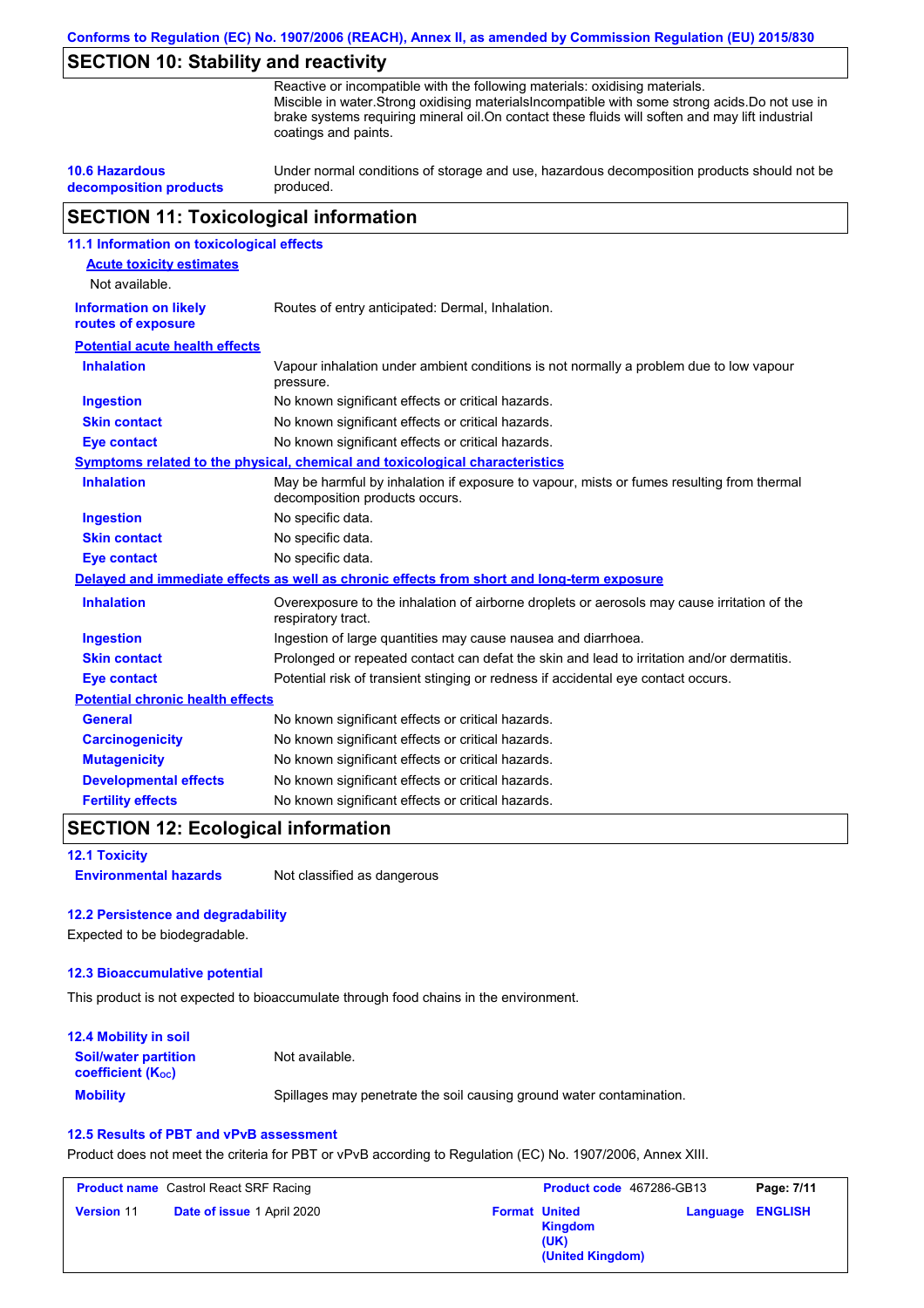## **SECTION 12: Ecological information**

### **12.6 Other adverse effects**

**Other ecological information**

Spills may form a film on water surfaces causing physical damage to organisms. Oxygen transfer could also be impaired.

## **SECTION 13: Disposal considerations**

### **13.1 Waste treatment methods**

#### **Product**

**Methods of disposal**

Where possible, arrange for product to be recycled. Dispose of via an authorised person/ licensed waste disposal contractor in accordance with local regulations.

## **Hazardous waste** Yes.

| European waste catalogue (EWC)                                                                                              |                          |  |
|-----------------------------------------------------------------------------------------------------------------------------|--------------------------|--|
| Waste code                                                                                                                  | <b>Waste designation</b> |  |
| $160113*$                                                                                                                   | brake fluids             |  |
| However, deviation from the intended use and/or the presence of any potential contaminants may require an alternative waste |                          |  |

disposal code to be assigned by the end user.

| <b>Packaging</b>           |                                                                                                                                                                                                                                         |
|----------------------------|-----------------------------------------------------------------------------------------------------------------------------------------------------------------------------------------------------------------------------------------|
| <b>Methods of disposal</b> | Where possible, arrange for product to be recycled. Dispose of via an authorised person/<br>licensed waste disposal contractor in accordance with local regulations.                                                                    |
| <b>Special precautions</b> | This material and its container must be disposed of in a safe way. Empty containers or liners<br>may retain some product residues. Avoid dispersal of spilt material and runoff and contact with<br>soil, waterways, drains and sewers. |
| <b>References</b>          | Commission 2014/955/EU<br>Directive 2008/98/EC                                                                                                                                                                                          |

# **SECTION 14: Transport information**

|                                           | <b>ADR/RID</b> | <b>ADN</b>     | <b>IMDG</b>    | <b>IATA</b>    |
|-------------------------------------------|----------------|----------------|----------------|----------------|
| 14.1 UN number                            | Not regulated. | Not regulated. | Not regulated. | Not regulated. |
| 14.2 UN proper<br>shipping name           |                |                |                |                |
| <b>14.3 Transport</b><br>hazard class(es) |                |                |                |                |
| 14.4 Packing<br>group                     |                |                | -              |                |
| 14.5<br><b>Environmental</b><br>hazards   | No.            | No.            | No.            | No.            |
| <b>Additional</b><br>information          |                |                | -              |                |

**14.6 Special precautions for user** Not available.

**14.7 Transport in bulk according to Annex II of Marpol and the IBC Code** Not available.

| <b>Version 11</b><br><b>Date of issue 1 April 2020</b><br><b>Language ENGLISH</b><br><b>Format United</b><br><b>Kingdom</b><br>(UK)<br>(United Kingdom) | <b>Product name</b> Castrol React SRF Racing | <b>Product code</b> 467286-GB13 | Page: 8/11 |
|---------------------------------------------------------------------------------------------------------------------------------------------------------|----------------------------------------------|---------------------------------|------------|
|                                                                                                                                                         |                                              |                                 |            |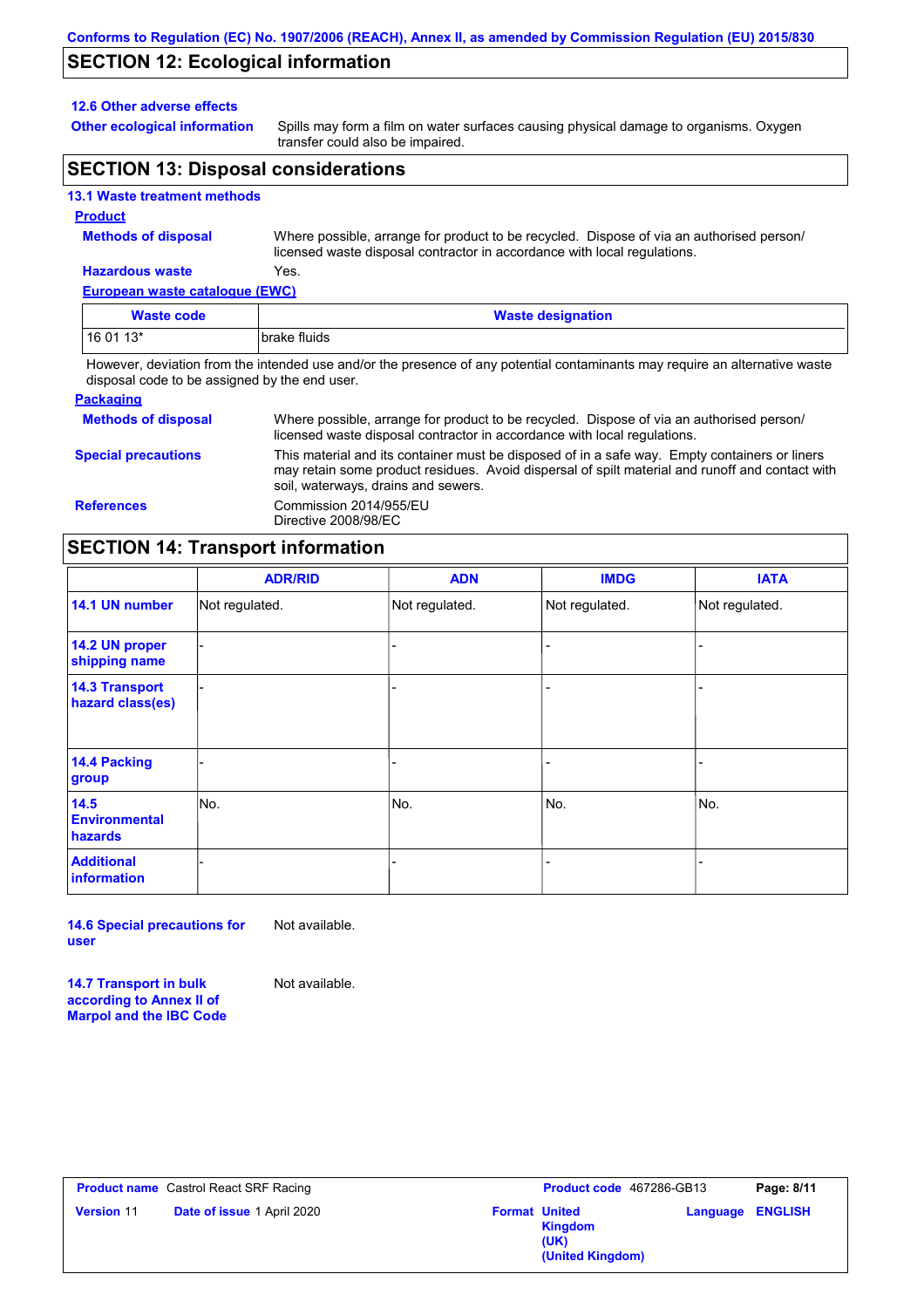# **SECTION 15: Regulatory information**

|                                                                 | 15.1 Safety, health and environmental regulations/legislation specific for the substance or mixture                            |  |  |
|-----------------------------------------------------------------|--------------------------------------------------------------------------------------------------------------------------------|--|--|
| EU Regulation (EC) No. 1907/2006 (REACH)                        |                                                                                                                                |  |  |
| Annex XIV - List of substances subject to authorisation         |                                                                                                                                |  |  |
| <b>Annex XIV</b>                                                |                                                                                                                                |  |  |
| None of the components are listed.                              |                                                                                                                                |  |  |
| <b>Substances of very high concern</b>                          |                                                                                                                                |  |  |
| None of the components are listed.                              |                                                                                                                                |  |  |
| <b>Other regulations</b>                                        |                                                                                                                                |  |  |
| <b>REACH Status</b>                                             | The company, as identified in Section 1, sells this product in the EU in compliance with the<br>current requirements of REACH. |  |  |
| <b>United States inventory</b><br>(TSCA 8b)                     | All components are active or exempted.                                                                                         |  |  |
| <b>Australia inventory (AICS)</b>                               | All components are listed or exempted.                                                                                         |  |  |
| <b>Canada inventory</b>                                         | At least one component is not listed.                                                                                          |  |  |
| <b>China inventory (IECSC)</b>                                  | At least one component is not listed.                                                                                          |  |  |
| <b>Japan inventory (ENCS)</b>                                   | All components are listed or exempted.                                                                                         |  |  |
| <b>Korea inventory (KECI)</b>                                   | At least one component is not listed.                                                                                          |  |  |
| <b>Philippines inventory</b><br>(PICCS)                         | At least one component is not listed.                                                                                          |  |  |
| <b>Taiwan Chemical</b><br><b>Substances Inventory</b><br>(TCSI) | At least one component is not listed.                                                                                          |  |  |
| Ozone depleting substances (1005/2009/EU)                       |                                                                                                                                |  |  |
| Not listed.                                                     |                                                                                                                                |  |  |
| Prior Informed Consent (PIC) (649/2012/EU)                      |                                                                                                                                |  |  |
| Not listed.                                                     |                                                                                                                                |  |  |
| <b>EU - Water framework directive - Priority substances</b>     |                                                                                                                                |  |  |
| Mone of the components are listed.                              |                                                                                                                                |  |  |
| <b>Seveso Directive</b>                                         |                                                                                                                                |  |  |
| This product is not controlled under the Seveso Directive       |                                                                                                                                |  |  |

This product is not controlled under the Seveso Directive.

| <b>15.2 Chemical safety</b> | A Chemical Safety Assessment has been carried out for one or more of the substances within  |
|-----------------------------|---------------------------------------------------------------------------------------------|
| assessment                  | this mixture. A Chemical Safety Assessment has not been carried out for the mixture itself. |

# **SECTION 16: Other information**

| <b>Abbreviations and acronyms</b>            | ADN = European Provisions concerning the International Carriage of Dangerous Goods by                       |                                                                                                                 |                          |          |                |  |  |
|----------------------------------------------|-------------------------------------------------------------------------------------------------------------|-----------------------------------------------------------------------------------------------------------------|--------------------------|----------|----------------|--|--|
|                                              | Inland Waterway<br>ADR = The European Agreement concerning the International Carriage of Dangerous Goods by |                                                                                                                 |                          |          |                |  |  |
|                                              | Road                                                                                                        |                                                                                                                 |                          |          |                |  |  |
|                                              | ATE = Acute Toxicity Estimate<br><b>BCF</b> = Bioconcentration Factor                                       |                                                                                                                 |                          |          |                |  |  |
|                                              |                                                                                                             | CAS = Chemical Abstracts Service                                                                                |                          |          |                |  |  |
|                                              |                                                                                                             | CLP = Classification, Labelling and Packaging Regulation [Regulation (EC) No. 1272/2008]                        |                          |          |                |  |  |
|                                              | CSA = Chemical Safety Assessment                                                                            |                                                                                                                 |                          |          |                |  |  |
|                                              | CSR = Chemical Safety Report                                                                                |                                                                                                                 |                          |          |                |  |  |
|                                              | <b>DMEL = Derived Minimal Effect Level</b>                                                                  |                                                                                                                 |                          |          |                |  |  |
|                                              |                                                                                                             | DNEL = Derived No Effect Level                                                                                  |                          |          |                |  |  |
|                                              | EINECS = European Inventory of Existing Commercial chemical Substances                                      |                                                                                                                 |                          |          |                |  |  |
|                                              | ES = Exposure Scenario                                                                                      |                                                                                                                 |                          |          |                |  |  |
|                                              | EUH statement = CLP-specific Hazard statement                                                               |                                                                                                                 |                          |          |                |  |  |
|                                              |                                                                                                             | EWC = European Waste Catalogue<br>GHS = Globally Harmonized System of Classification and Labelling of Chemicals |                          |          |                |  |  |
|                                              | IATA = International Air Transport Association                                                              |                                                                                                                 |                          |          |                |  |  |
|                                              |                                                                                                             | IBC = Intermediate Bulk Container                                                                               |                          |          |                |  |  |
|                                              | <b>IMDG = International Maritime Dangerous Goods</b>                                                        |                                                                                                                 |                          |          |                |  |  |
|                                              | LogPow = logarithm of the octanol/water partition coefficient                                               |                                                                                                                 |                          |          |                |  |  |
|                                              | MARPOL = International Convention for the Prevention of Pollution From Ships, 1973 as                       |                                                                                                                 |                          |          |                |  |  |
|                                              |                                                                                                             | modified by the Protocol of 1978. ("Marpol" = marine pollution)                                                 |                          |          |                |  |  |
|                                              | OECD = Organisation for Economic Co-operation and Development                                               |                                                                                                                 |                          |          |                |  |  |
| <b>Product name</b> Castrol React SRF Racing |                                                                                                             |                                                                                                                 | Product code 467286-GB13 |          | Page: 9/11     |  |  |
| <b>Version 11</b>                            | Date of issue 1 April 2020                                                                                  | <b>Format United</b>                                                                                            |                          | Language | <b>ENGLISH</b> |  |  |
|                                              |                                                                                                             |                                                                                                                 | <b>Kingdom</b>           |          |                |  |  |
|                                              |                                                                                                             |                                                                                                                 | (UK)                     |          |                |  |  |
|                                              |                                                                                                             |                                                                                                                 | (United Kingdom)         |          |                |  |  |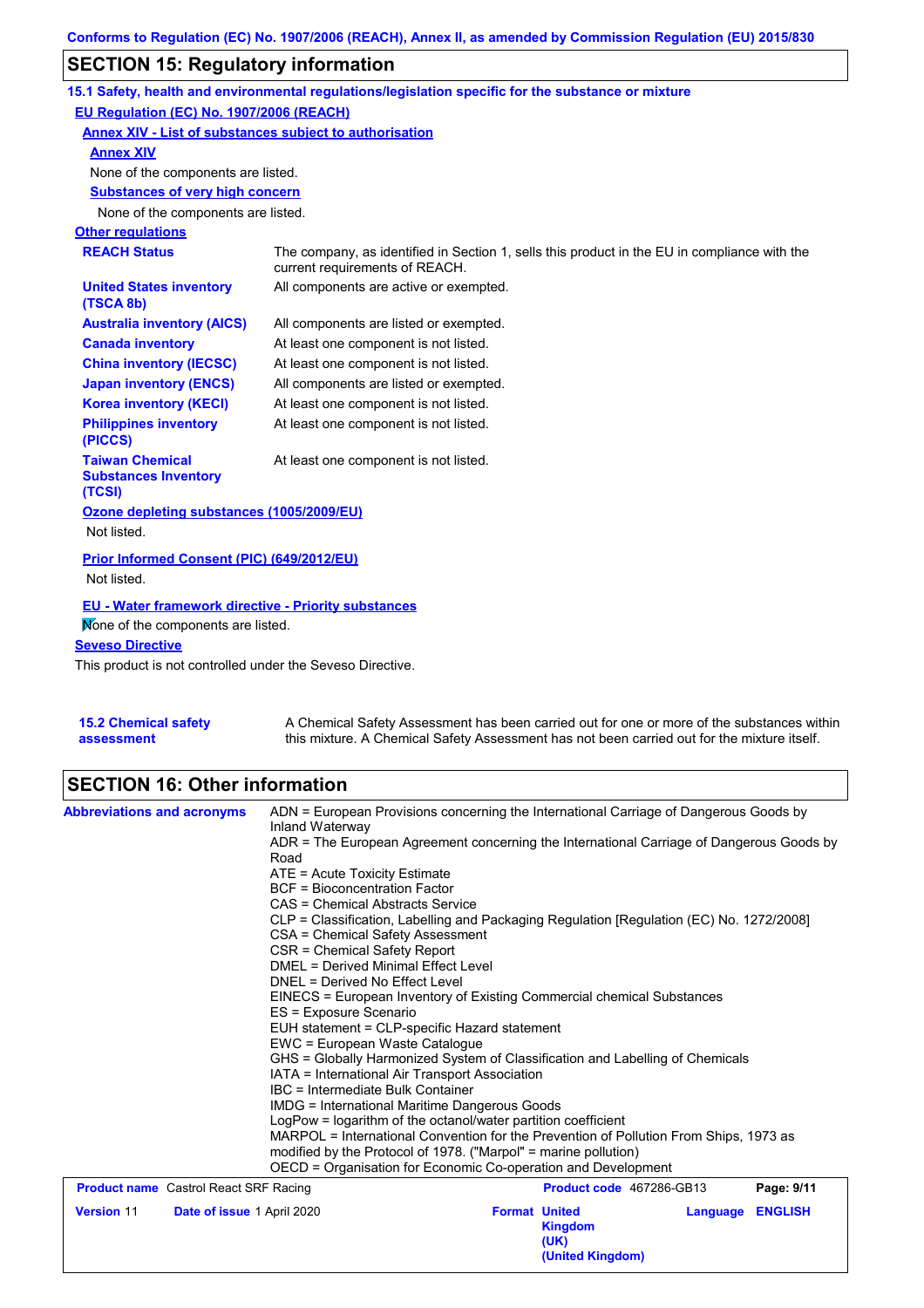### **SECTION 16: Other information**

PBT = Persistent, Bioaccumulative and Toxic PNEC = Predicted No Effect Concentration REACH = Registration, Evaluation, Authorisation and Restriction of Chemicals Regulation [Regulation (EC) No. 1907/2006] RID = The Regulations concerning the International Carriage of Dangerous Goods by Rail RRN = REACH Registration Number SADT = Self-Accelerating Decomposition Temperature SVHC = Substances of Very High Concern STOT-RE = Specific Target Organ Toxicity - Repeated Exposure STOT-SE = Specific Target Organ Toxicity - Single Exposure TWA = Time weighted average UN = United Nations UVCB = Complex hydrocarbon substance VOC = Volatile Organic Compound vPvB = Very Persistent and Very Bioaccumulative Varies = may contain one or more of the following 64741-88-4 / RRN 01-2119488706-23, 64741-89-5 / RRN 01-2119487067-30, 64741-95-3 / RRN 01-2119487081-40, 64741-96-4/ RRN 01-2119483621-38, 64742-01-4 / RRN 01-2119488707-21, 64742-44-5 / RRN 01-2119985177-24, 64742-45-6, 64742-52-5 / RRN 01-2119467170-45, 64742-53-6 / RRN 01-2119480375-34, 64742-54-7 / RRN 01-2119484627-25, 64742-55-8 / RRN 01-2119487077-29, 64742-56-9 / RRN 01-2119480132-48, 64742-57-0 / RRN 01-2119489287-22, 64742-58-1, 64742-62-7 / RRN 01-2119480472-38, 64742-63-8, 64742-65-0 / RRN 01-2119471299-27, 64742-70-7 / RRN 01-2119487080-42, 72623-85-9 / RRN 01-2119555262-43, 72623-86-0 / RRN 01-2119474878-16, 72623-87-1 / RRN 01-2119474889-13

#### **Procedure used to derive the classification according to Regulation (EC) No. 1272/2008 [CLP/GHS]**

| <b>Classification</b><br>Not classified.         |                            | <b>Justification</b> |  |  |
|--------------------------------------------------|----------------------------|----------------------|--|--|
|                                                  |                            |                      |  |  |
| <b>Full text of classifications</b><br>[CLP/GHS] | Not applicable.            |                      |  |  |
| <b>History</b>                                   |                            |                      |  |  |
| Date of issue/ Date of<br>revision               | 01/04/2020.                |                      |  |  |
| Date of previous issue                           | 23/10/2019.                |                      |  |  |
| <b>Prepared by</b>                               | <b>Product Stewardship</b> |                      |  |  |

**Indicates information that has changed from previously issued version.**

#### **Notice to reader**

All reasonably practicable steps have been taken to ensure this data sheet and the health, safety and environmental information contained in it is accurate as of the date specified below. No warranty or representation, express or implied is made as to the accuracy or completeness of the data and information in this data sheet.

The data and advice given apply when the product is sold for the stated application or applications. You should not use the product other than for the stated application or applications without seeking advice from BP Group.

It is the user's obligation to evaluate and use this product safely and to comply with all applicable laws and regulations. The BP Group shall not be responsible for any damage or injury resulting from use, other than the stated product use of the material, from any failure to adhere to recommendations, or from any hazards inherent in the nature of the material. Purchasers of the product for supply to a third party for use at work, have a duty to take all necessary steps to ensure that any person handling or using the product is provided with the information in this sheet. Employers have a duty to tell employees and others who may be affected of any hazards described in this sheet and of any precautions that should be taken. You can contact the BP Group to ensure that this document is the most current available. Alteration of this document is strictly prohibited.